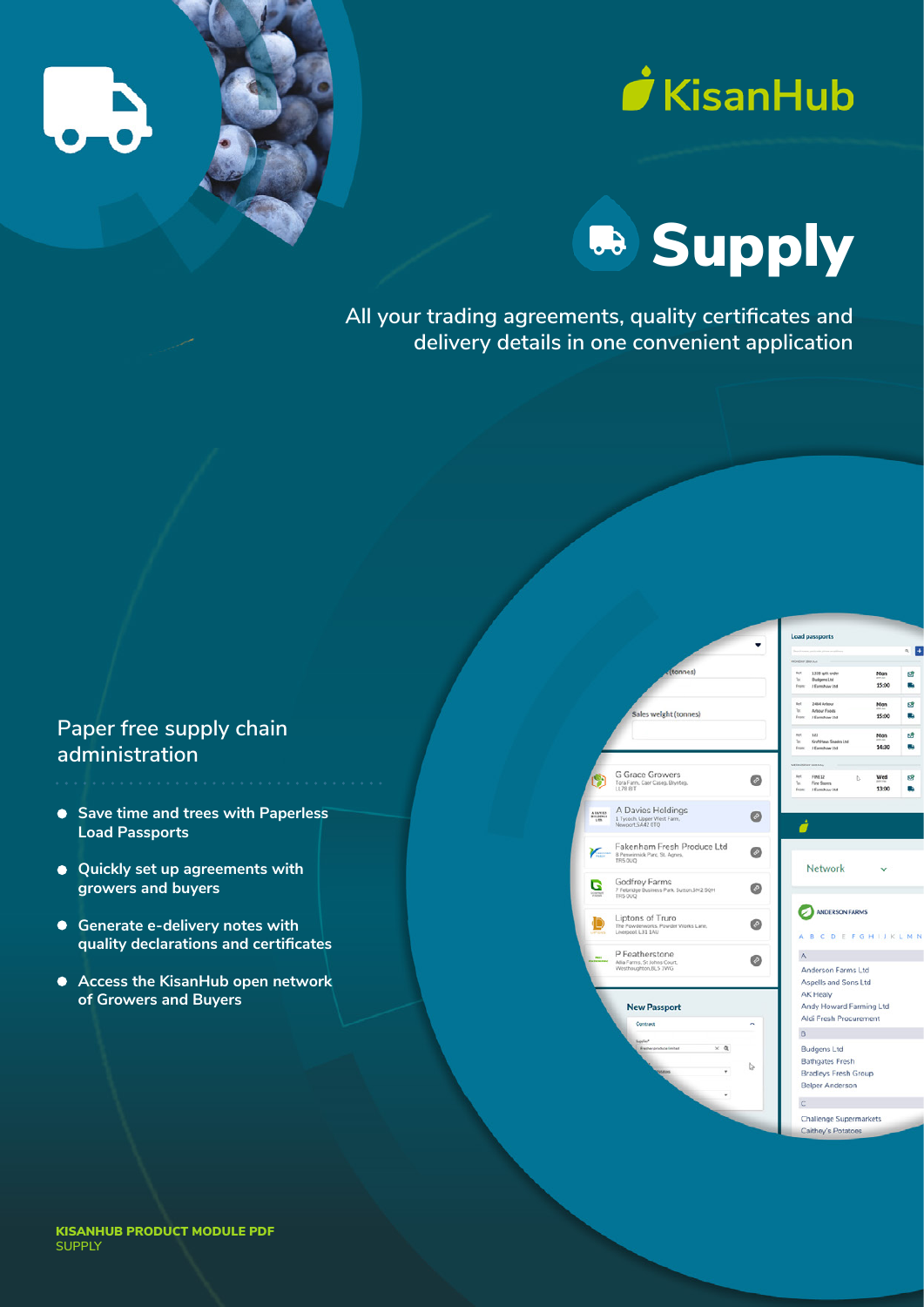



**Reduce the red tape and improve transparency traceability and accuracy throughout your supply chain** 



### **Digital First**

Enter data once to reduce errors and delays with one connected digital system for web and mobile.

### **Accelerate Deals**

Quickly set up agreements with suppliers and customers to take greatest commercial advantage.



#### **Greater Transparency**

A digital audit trail for recording compliance with regulations and production processes.

# **Streamline your intake and distribution with e-contracts and Paperless Load Passports**



KisanHub's *Supply* module enables Producer Groups and their Growers to quickly create electronic agreements and comprehensive delivery notes for reduced admin and hassle free distribution.



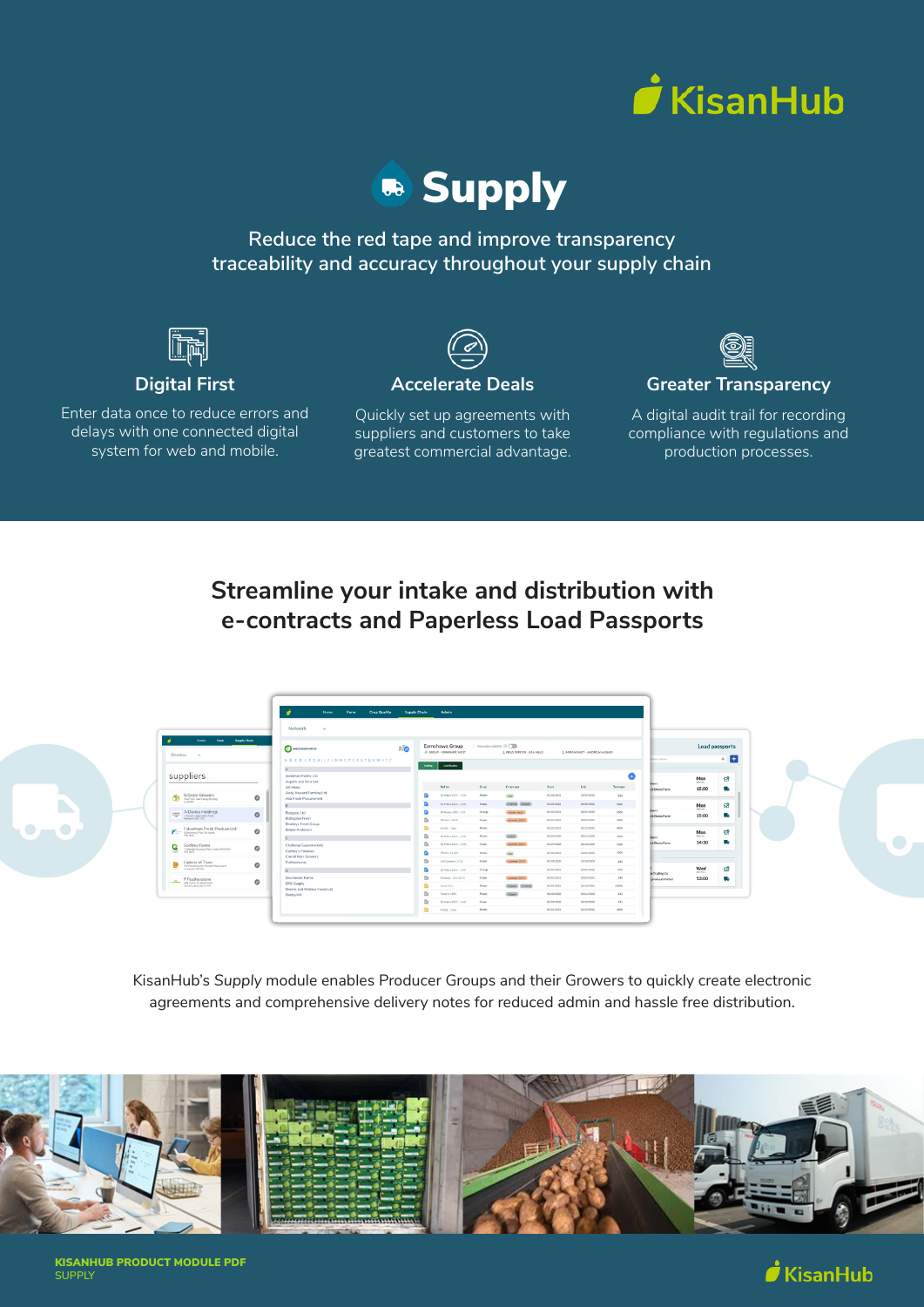## **Towards a paperless supply chain**

*Supply* reduces the burden of administration normally experienced by Producer Groups while they coordinate contracts and organise fulfilment of fresh produce from supplier to packhouse.

Creating and managing so many contractual agreements with growers and customers can be a real time killer and introduce errors. Conventional methods rely on spreadsheets and pieces of paper, but data can be entered incorrectly - or not entered at all. Paperwork is easily lost in a driver's glove compartment or blown across the depot.

Too many times, loads turn up at the packhouse missing key contractual details such as weight, quality assesments and industry certification. Loads get turned away and valuable time, margins and fresh food are wasted due to annoying administrative errors.

KisanHub's *Supply* module enables Producer Groups to quickly create digital agreements with suppliers and customers using customisable templates so that there is a fully transparent and traceable connection between farm and factory. The details of the agreement and key information about crop quality and certification can then be transferred seamlessless during delivery to complete the chain.

No more paper, no more hassle - just less admin, greater accuracy and time saving convenience for everyone.

# **Your Network**

*Network* provides fast, convenient access to your database of growers and clients. With address and contact details already in place you can quickly select an organisation and create new trading agreements.

#### **The KisanHub Directory**

Add Suppliers and Buyers to your *Network* using KisanHub's open directory for the fresh produce industry. Make connections and set up your trading network without the need to research company details.

Search the *Directory* and add the companies you wish to connect with to your *Network*. You can also add new suppliers or customers if they aren't currently within the *Directory*.

| Directory  | $\sim$                                                                        |  |
|------------|-------------------------------------------------------------------------------|--|
| East       |                                                                               |  |
| $\sqrt{2}$ | East Anglian Fresh Produce Ltd<br>Tora Farm, Caer Caseg, Brynteg, LL78 B/T    |  |
| ē          | Godfrey Farms Eastern<br>7 Felbridge Business Park, Sutton, SM2 5QH           |  |
| Ŀ          | Lark Farms East Ltd<br>The Powderworks. Powder Works Lane, Liverpool, L31 1AU |  |

### **Paperless Load Passports is free for Growers**



Growers can easily fill in load details during pick up ready for delivery to your store or end customers.

Download the mobile app free of charge for easy creation of load tickets in the field, or at the depot.

|                                                                                                             | Home | <b>Farm</b>             | <b>Crop Quality</b> | <b>Suppl</b>   |
|-------------------------------------------------------------------------------------------------------------|------|-------------------------|---------------------|----------------|
| <b>Network</b>                                                                                              |      |                         |                     |                |
| <b>ANDERSON FARMS</b><br>A B C D E F G H I J K L M N O P Q R S T U V W X Y Z                                |      |                         |                     | $\mathbb{F}$ e |
| $\mathsf A$                                                                                                 |      |                         |                     |                |
| Anderson Farms Ltd<br>Aspells and Sons Ltd<br>AK Healy<br>Andy Howard Farming Ltd<br>Aldi Fresh Procurement |      |                         |                     |                |
| B                                                                                                           |      |                         |                     |                |
| <b>Budgens Ltd</b><br><b>Bathgates Fresh</b><br><b>Bradleys Fresh Group</b><br><b>Belper Anderson</b>       |      |                         |                     |                |
| $\mathsf C$                                                                                                 |      |                         |                     |                |
| <b>Challenge Supermarkets</b><br>Caithey's Potatoes                                                         |      |                         |                     |                |
|                                                                                                             |      | <b>Add organisation</b> |                     |                |